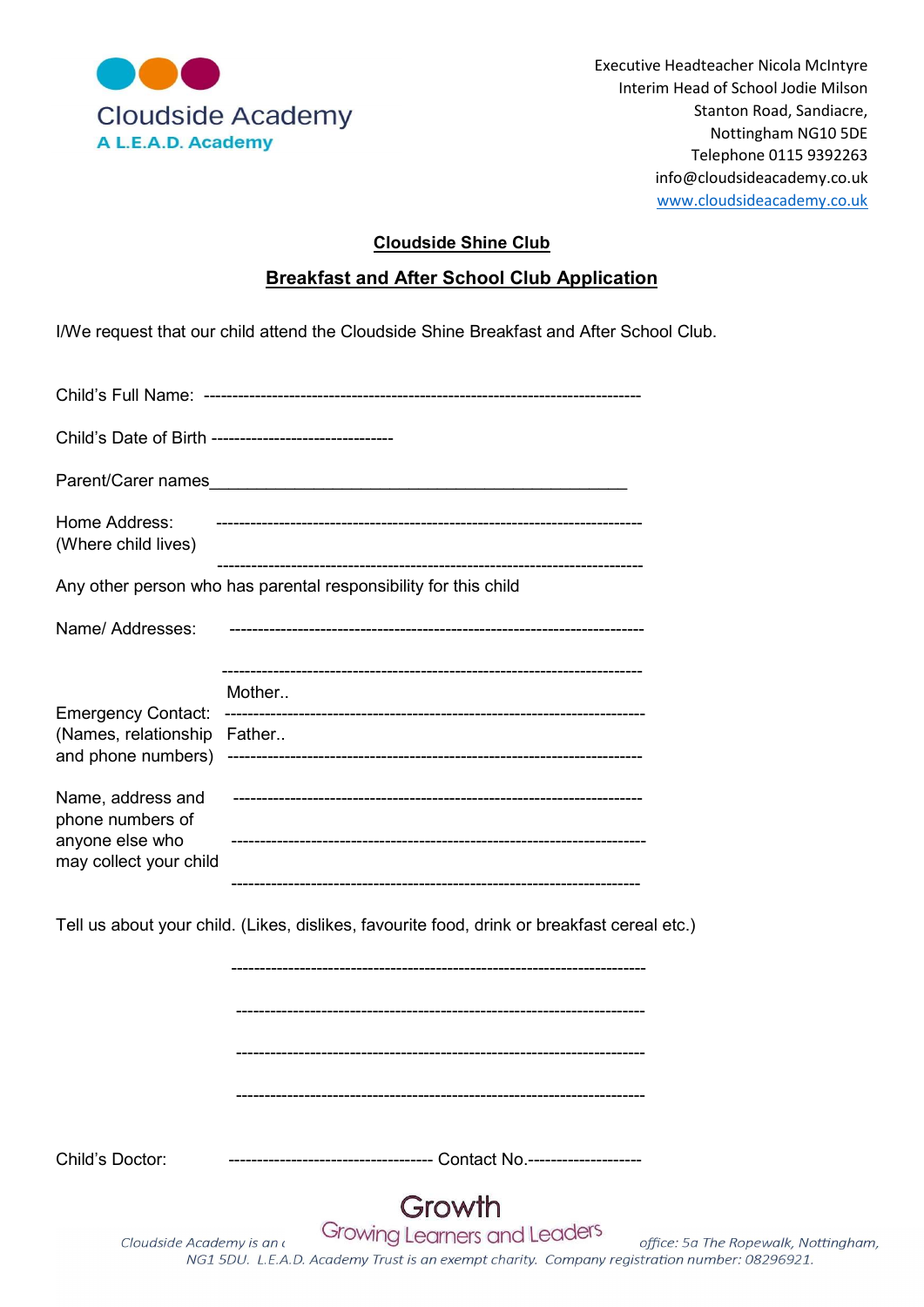

| Doctor's address                                                                                                                                                                                            |  |  |  |  |
|-------------------------------------------------------------------------------------------------------------------------------------------------------------------------------------------------------------|--|--|--|--|
|                                                                                                                                                                                                             |  |  |  |  |
| Do you consider or does your child have any allergies? Yes No (please circle)                                                                                                                               |  |  |  |  |
| If yes, please explain                                                                                                                                                                                      |  |  |  |  |
| Do you consider or does your child have any medical conditions? Yes<br>No.                                                                                                                                  |  |  |  |  |
| If yes please explain                                                                                                                                                                                       |  |  |  |  |
| Do you consider or does your child have any additional needs? Yes No                                                                                                                                        |  |  |  |  |
| If yes please explain                                                                                                                                                                                       |  |  |  |  |
| Does your child have any special dietary needs?<br>Yes No                                                                                                                                                   |  |  |  |  |
| If yes please explain                                                                                                                                                                                       |  |  |  |  |
| Does / is your child receiving any medication?<br>Yes No                                                                                                                                                    |  |  |  |  |
| -------------------------------                                                                                                                                                                             |  |  |  |  |
| If yes does this medication need to be administered at Shine?<br>Yes/ No                                                                                                                                    |  |  |  |  |
| Growth<br>Growing Learners and Leaders<br>Cloudside Academy is an a<br>office: 5a The Ropewalk, Nottingham,<br>NG1 5DU. L.E.A.D. Academy Trust is an exempt charity. Company registration number: 08296921. |  |  |  |  |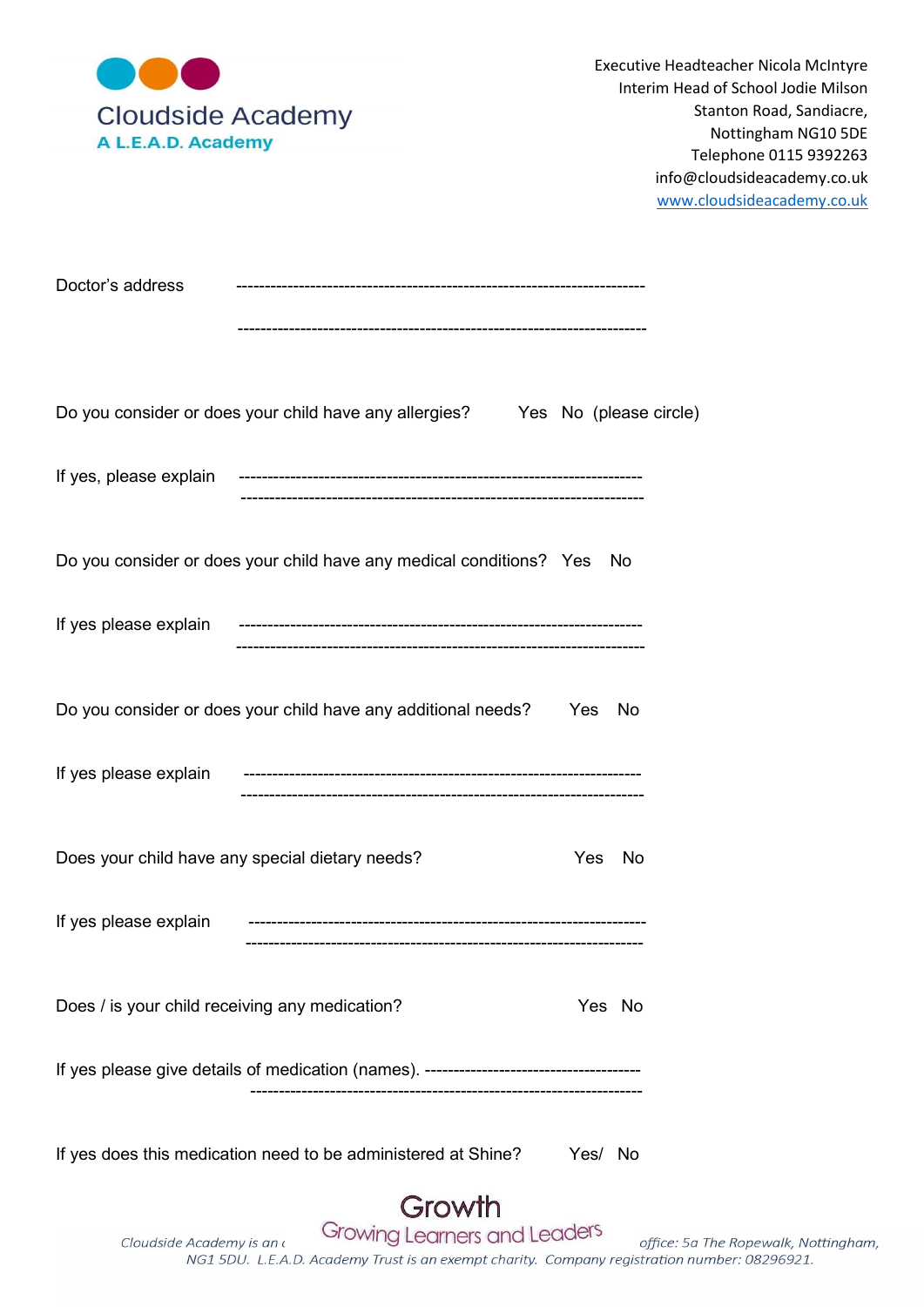

|                                                                                                                                                                                                             | If yes please complete a medicines form giving dosage. (see medicines form)                                                                                                                                                                                                                                                                                                                                                                                                                                                                       |  |  |  |  |
|-------------------------------------------------------------------------------------------------------------------------------------------------------------------------------------------------------------|---------------------------------------------------------------------------------------------------------------------------------------------------------------------------------------------------------------------------------------------------------------------------------------------------------------------------------------------------------------------------------------------------------------------------------------------------------------------------------------------------------------------------------------------------|--|--|--|--|
|                                                                                                                                                                                                             |                                                                                                                                                                                                                                                                                                                                                                                                                                                                                                                                                   |  |  |  |  |
|                                                                                                                                                                                                             |                                                                                                                                                                                                                                                                                                                                                                                                                                                                                                                                                   |  |  |  |  |
|                                                                                                                                                                                                             | Additional language (y / n - if y which language) …………………………………………………                                                                                                                                                                                                                                                                                                                                                                                                                                                                             |  |  |  |  |
|                                                                                                                                                                                                             |                                                                                                                                                                                                                                                                                                                                                                                                                                                                                                                                                   |  |  |  |  |
|                                                                                                                                                                                                             |                                                                                                                                                                                                                                                                                                                                                                                                                                                                                                                                                   |  |  |  |  |
|                                                                                                                                                                                                             |                                                                                                                                                                                                                                                                                                                                                                                                                                                                                                                                                   |  |  |  |  |
| Ethnicity:                                                                                                                                                                                                  | <b>White British</b><br>Asian or Asian British: Indian<br>White Irish<br>Asian or Asian British: Pakistani<br>White: Traveller of Irish Heritage<br>Asian or Asian British: Bangladeshi<br>White: Other<br>Asian or Asian British: Other<br>White: Gypsy/Roma<br>Black or Black British: Caribbean<br>Mixed: White and Black Caribbean<br>Black or Black British: African<br>Mixed: White and Black African<br>Black or Black British: Other<br>Mixed: White and Asian<br>Chinese<br>Mixed: Other<br>Prefer not to say<br>Any other ethnic group: |  |  |  |  |
|                                                                                                                                                                                                             | This information was<br>provided by:<br>Parent<br>Carer                                                                                                                                                                                                                                                                                                                                                                                                                                                                                           |  |  |  |  |
| <b>Booking Form</b>                                                                                                                                                                                         |                                                                                                                                                                                                                                                                                                                                                                                                                                                                                                                                                   |  |  |  |  |
| Growth<br>Growing Learners and Leaders<br>Cloudside Academy is an a<br>office: 5a The Ropewalk, Nottingham,<br>NG1 5DU. L.E.A.D. Academy Trust is an exempt charity. Company registration number: 08296921. |                                                                                                                                                                                                                                                                                                                                                                                                                                                                                                                                                   |  |  |  |  |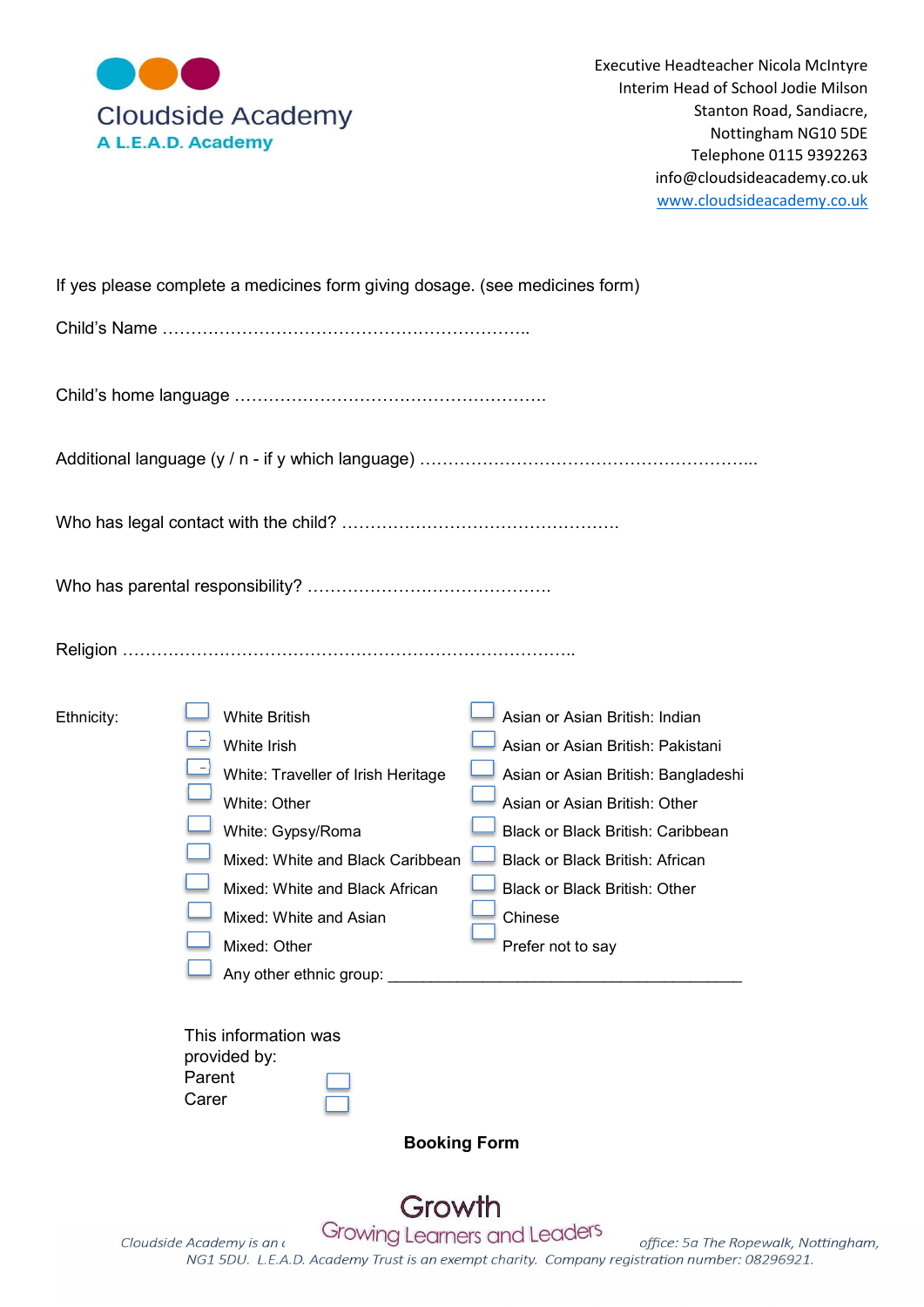

#### Regular Days

I would like to book my child ……………………………… of class …………..

On the regular days below.

#### Breakfast

| Monday              | 7:30am start | 8:00am start |
|---------------------|--------------|--------------|
| Tuesday             | 7:30am start | 8:00am start |
| Wednesday           | 7:30am start | 8:00am start |
| Thursday            | 7:30am start | 8:00am start |
| Friday 7:30am start |              | 8:00am start |

\*please delete as appropriate

#### Afterschool Club

Monday

**Tuesday** 

**Wednesday** 

**Thursday** 

Friday \*please delete as appropriate

All booked places will be chargeable and an invoice will be sent out to you in each month, unless you give us 3 days' notice, or your child is unwell and not at school. If you no longer require a place in Shine Club please contact a Cloudside Shine Club staff member and give 3 days notice.

If you require additional dates, please speak to a member of Cloudside Shine Club. Any additional dates will be added to your next invoice.

#### Booking Form

#### Shift Patterns ~ Week 1

# Growth

Growing Learners and Leaders office: 5a The Ropewalk, Nottingham, Cloudside Academy is an a NG1 5DU. L.E.A.D. Academy Trust is an exempt charity. Company registration number: 08296921.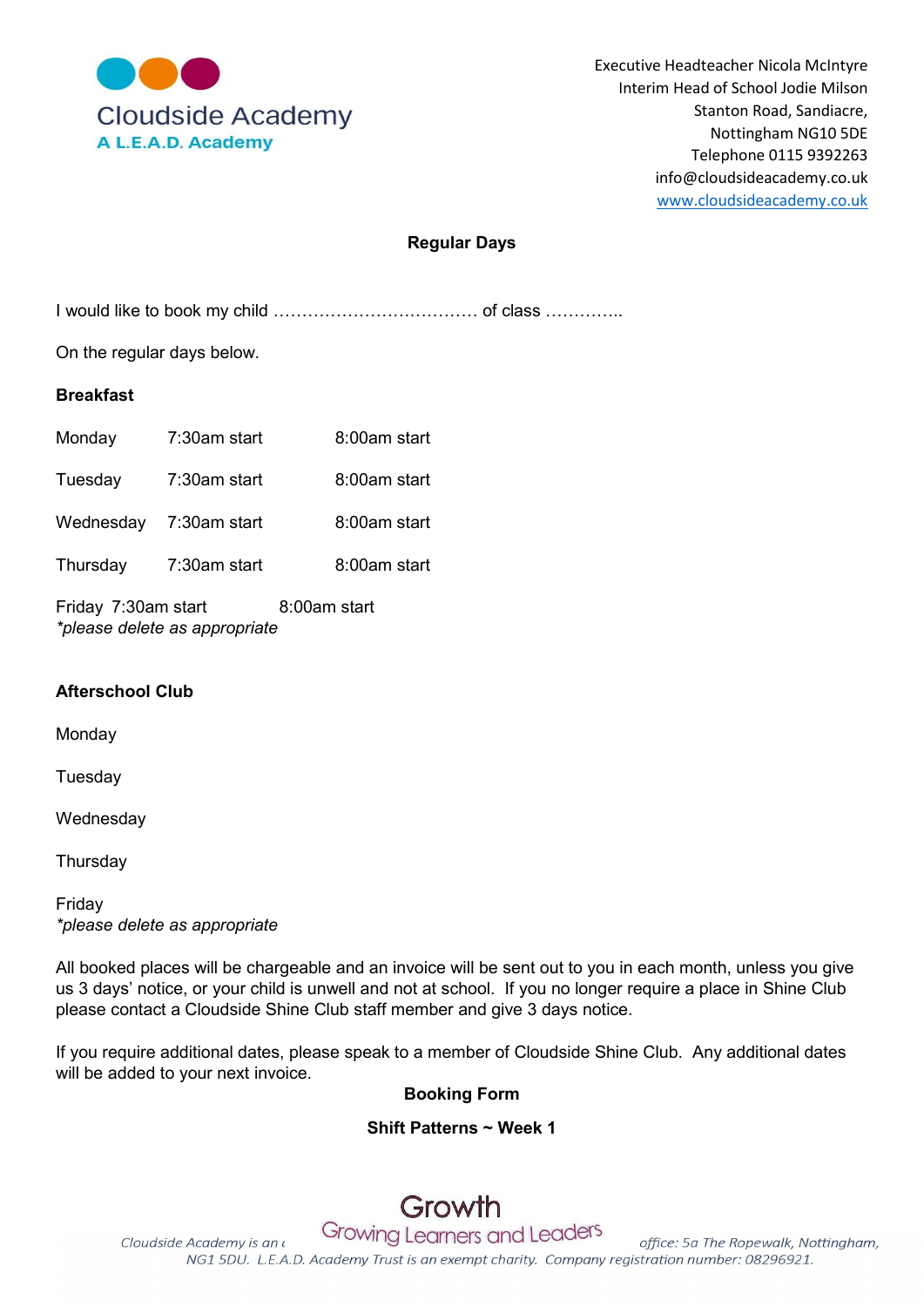

I would like to book my child ……………………………… of class …………..

On the regular days below.

#### Breakfast

| Monday    | 7:30am start | 8:00am start |
|-----------|--------------|--------------|
| Tuesday   | 7:30am start | 8:00am start |
| Wednesday | 7:30am start | 8:00am start |
| Thursday  | 7:30am start | 8:00am start |
|           |              |              |

Friday 7:30am start 8:00am start \*please delete as appropriate

# Afterschool Club

Monday

**Tuesday** 

**Wednesday** 

**Thursday** 

Friday \*please delete as appropriate

All booked places will be chargeable and an invoice will be sent out to you in September, unless you give us 3 days' notice, or your child is unwell and not at school.

If you require additional dates, please speak to a member of Cloudside Shine Club. Any additional dates will be added to your next invoice.

# Booking Form

Shift Patterns ~ week 2

# Growth

Growing Learners and Leaders office: 5a The Ropewalk, Nottingham, Cloudside Academy is an a NG1 5DU. L.E.A.D. Academy Trust is an exempt charity. Company registration number: 08296921.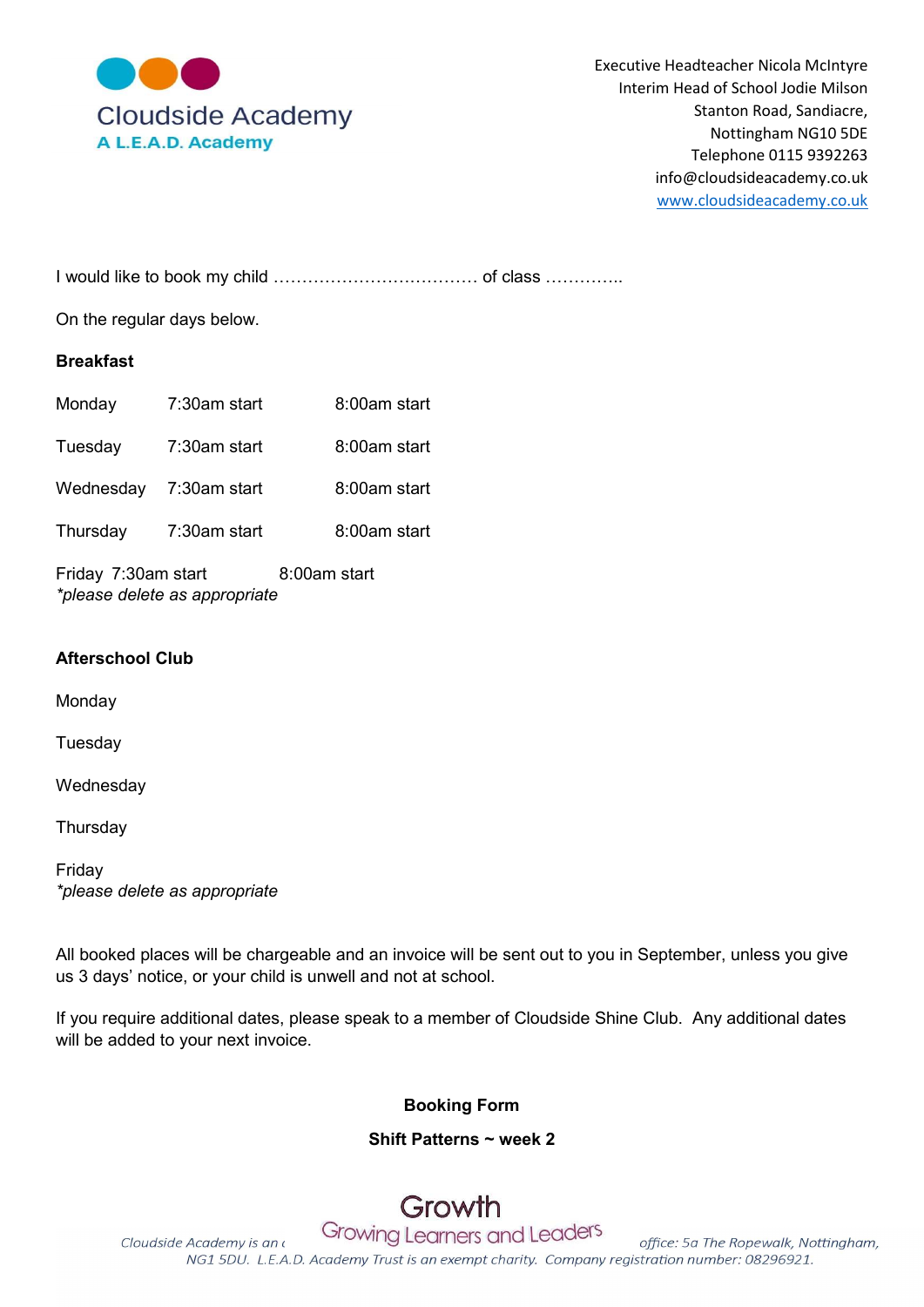

I would like to book my child ……………………………… of class …………..

On the regular days below.

#### Breakfast

| Monday   | 7:30am start           | 8:00am start |
|----------|------------------------|--------------|
| Tuesday  | 7:30am start           | 8:00am start |
|          | Wednesday 7:30am start | 8:00am start |
| Thursday | 7:30am start           | 8:00am start |
|          |                        |              |

Friday 7:30am start 8:00am start \*please delete as appropriate

# Afterschool Club

Monday

**Tuesday** 

**Wednesday** 

**Thursday** 

Friday \*please delete as appropriate

All booked places will be chargeable and an invoice will be sent out to you in September, unless you give us 3 days' notice, or your child is unwell and not at school. If you require additional dates, please speak to a member of Cloudside Shine Club. Any additional dates will be added to your next invoice

# Cloudside Shine Club

# Terms & Conditions

1. Payment Terms

# Growth

Growing Learners and Leaders office: 5a The Ropewalk, Nottingham, Cloudside Academy is an a NG1 5DU. L.E.A.D. Academy Trust is an exempt charity. Company registration number: 08296921.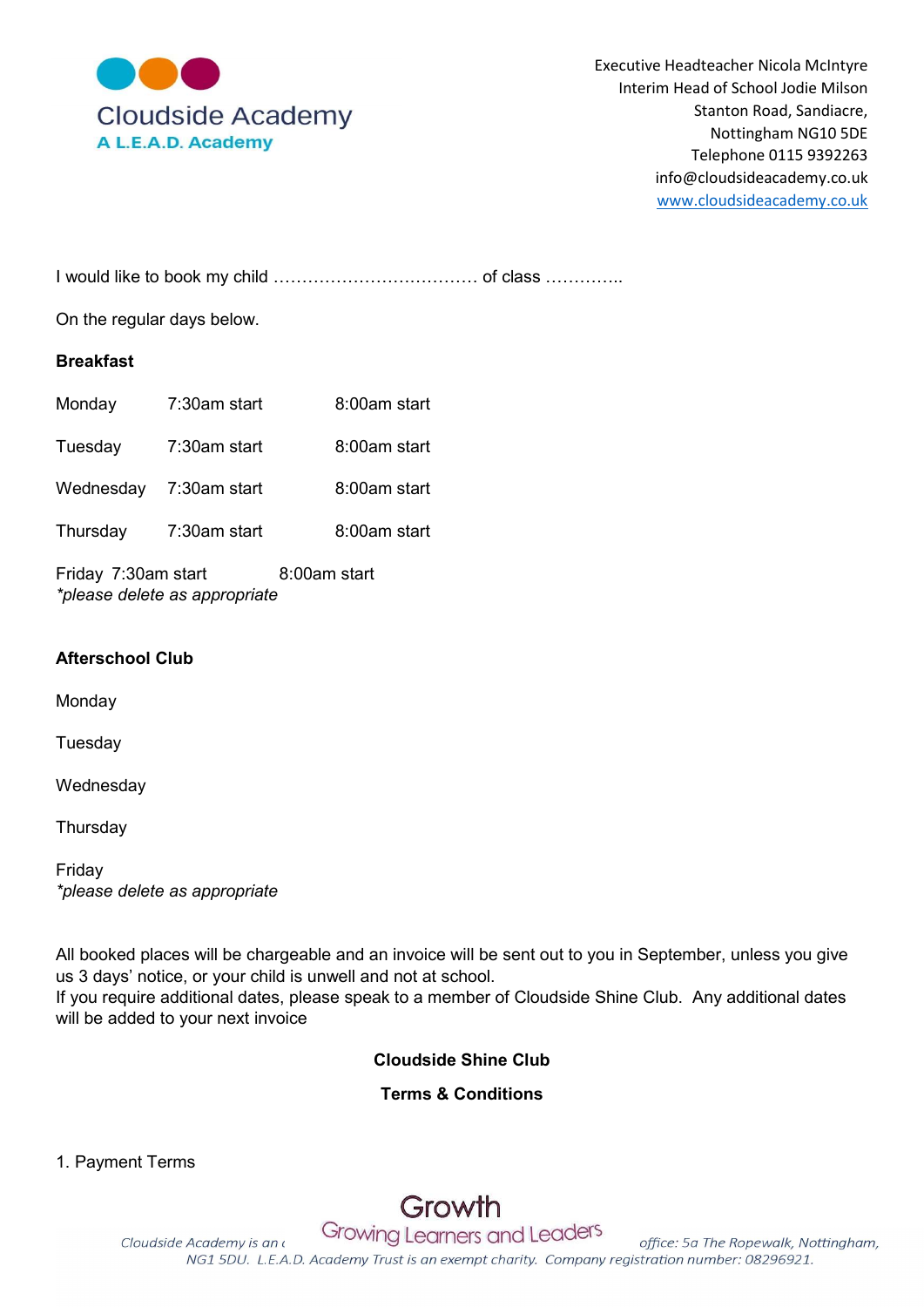

- $\div$  There is a nominal 'one per family' membership fee of £5.00.
- $\div$  Fees please see attached documentation.
- $\cdot \cdot$  To help the club to keep the charges for every parent to a minimum, all parents are asked to pay fees in advance.
- \* Invoices will be sent out weekly/monthly in advance. These will clearly state the date by which fees should be paid.
- Fees for occasional use must be paid by the date of the child's attendance at the latest.
- 2. Safety and Discipline
	- $\div$  To enable all children to have fun and be safe, reasonable behaviour is essential.
	- \* The club expects, and will encourage all children to behave responsibly and to respect both staff, each other and club property.
	- Children are expected to respond positively to requests from staff.
	- Repeated disobedience and/or persistent anti-social behaviour could disrupt the club for all. Consequently, the club reserves the right to terminate membership.
- 3. Collecting Children
	- \* Parents and carers are responsible for ensuring that they, or an authorised person, collect their children before the club closes at 6.00pm.
	- For the protection of your children, no child will be released to an unauthorised person.
	- Parents will be asked to sign the attendance book on collection of children.
	- $\cdot$  Owing to the high extra costs that the club would face, an additional charge of £5.00 per quarter hour will be made for each child who has not been collected by an authorised person by 6.00pm. Please telephone the club should unforeseen circumstances arise
	- Persistent lateness could result in termination of membership.
- 4. Sickness and Absence
	- $\div$  Sickness the session will be charged at the normal rate, unless Cloudside Shine Club have been informed before the session. Long term sickness will be dealt with at the Committee's discretion.
	- $\cdot \cdot$  Absence Three days notice must be given for any cancellations otherwise sessions will be charged for in full.

# Please retain this page for you records.

# Please return this section of the form.

Growing Learners and Leaders office: 5a The Ropewalk, Nottingham, Cloudside Academy is an a NG1 5DU. L.E.A.D. Academy Trust is an exempt charity. Company registration number: 08296921.

Growth